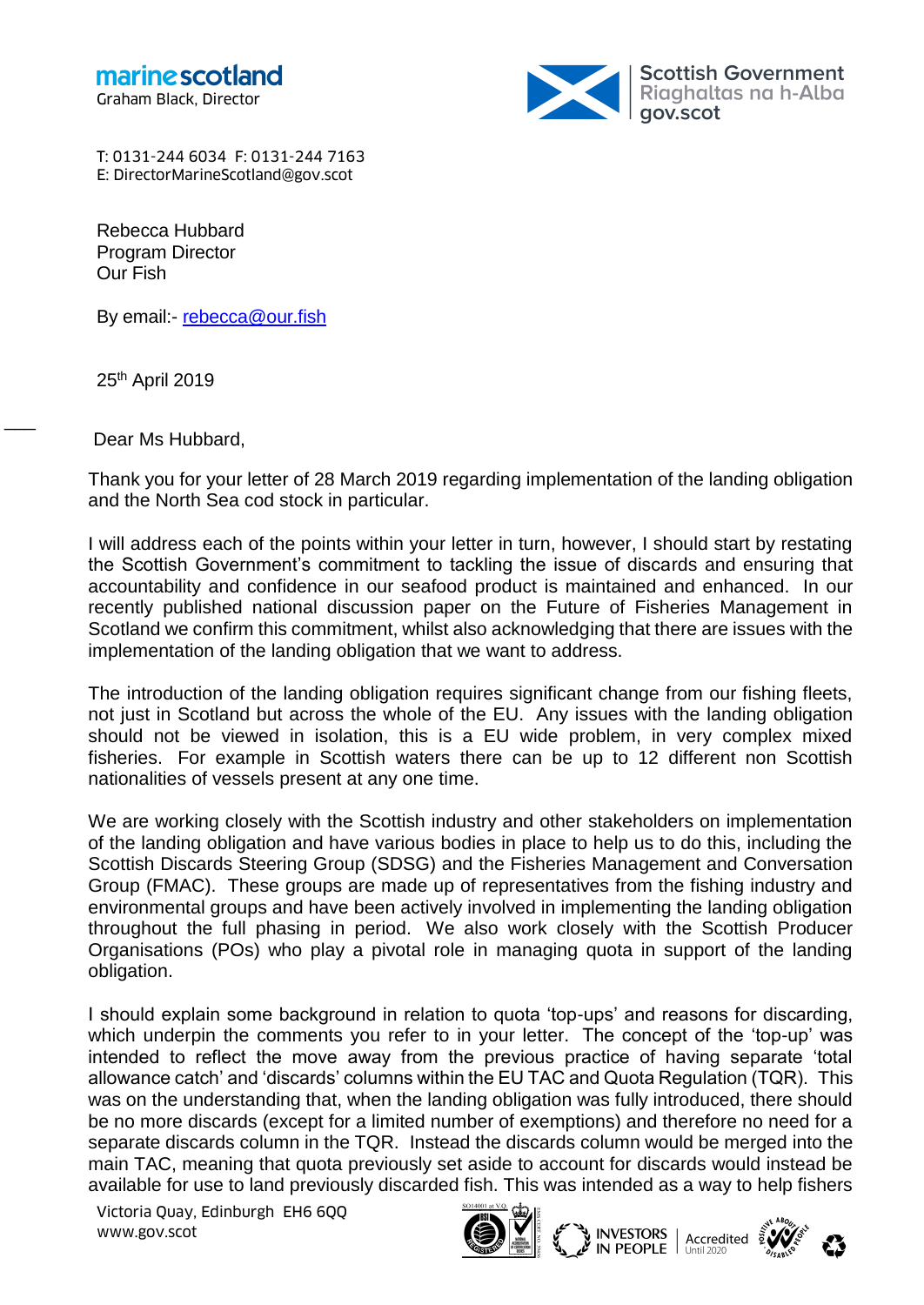to adapt to the landing obligation by giving additional quota, although it should be noted that in some cases the 'top-up' was not necessarily sufficient to account for all previous discards and, due to distribution methodology, wasn't necessarily available to the relevant fishers, creating further challenges in relation to the implementation of the landing obligation policy. This is particularly relevant in relation to North Sea cod.

It is important to remember that this top-up amount relates to all types of discards, for whatever reason, and is not just for undersized fish. Indeed, undersized fish is just one of the many reasons e.g. lack of quota, for discarding previously taking place To argue, as you do in your report, that a) all discards are undersized and b) therefore the top-up in its entirety is related to undersized fish, is simplistic and inaccurate. The presence, or lack of, undersized fish on the quayside is not, in itself, an indication of compliance or otherwise with the landing obligation. For our North Sea whitefish fleet in particular, it is fair to say that they have worked hard at increasing selectivity to try and reduce and avoid the capture of undersize fish, as well as avoidance measures and seasonal closed areas where juvenile or spawning fish may be present. Some of this, of course, was in response to the Cod Recovery Plan, which saw North Sea cod return to health and achieve its MSC accreditation.

To respond to each of the points in your letter:

*1. The landings data provided by MMO shows that zero undersize cod were recorded and landed from January – November 2018 by any of the UK fleet. Does the Scottish government believe that this does not represent a case of misreporting of undersize cod catches? i.e. Does the Scottish Government think that it is possible that the fleet caught over 21,000 tonnes of saleable cod without catching a single ton of undersize cod?*

As set out above we acknowledge that there are issues with the implementation of the landing obligation. We also recognise that it is difficult to demonstrate compliance vs. non-compliance using the existing monitoring tools that we have. However, on the basis of our current monitoring, we are not aware of any issues regarding juvenile cod and can only report on what we are seeing. We have contacted our Marine Scotland vessel captains and asked them to specifically report their findings over the last year with regard to juvenile cod being seen within catches. To date all captains report very little juvenile cod is being seen, if any. This reflects the (small) amounts of undersized fish which are being landed at Scottish ports. The 2018 year-class of North Sea cod is estimated to have been one of the weakest on record which could go some way to explaining why very few juvenile fish have been landed.

*2. Regarding avoiding capture of undersize cod, what percentage of the Scottish fleet is now using highly selective gear? What is the difference in uptake of highly selective gears between 2013 and 2018?*

The North Sea whitefish fleet uses 120mm gear as standard. This gear is very selective and will get rid of most of the juvenile catch. The fleet is also exploring additional selectivity measures through the industry GITAG initiative, which complements work also being done by our Marine Scotland Scientists on the use of LED lights to attract/repel different species into or out of nets – this is at an early stage but the initial results are very promising.

*3. Regarding monitoring compliance with the landing obligation, what percentage of at sea trips are monitored with onboard observers? Where and when do your compliance officers conduct their inspections?*

Marine Scotland Compliance do not place observers on board vessels. Observers are placed on vessels for scientific monitoring purposes only, with approximately 2% of trips

Victoria Quay, Edinburgh EH6 6QQ www.gov.scot